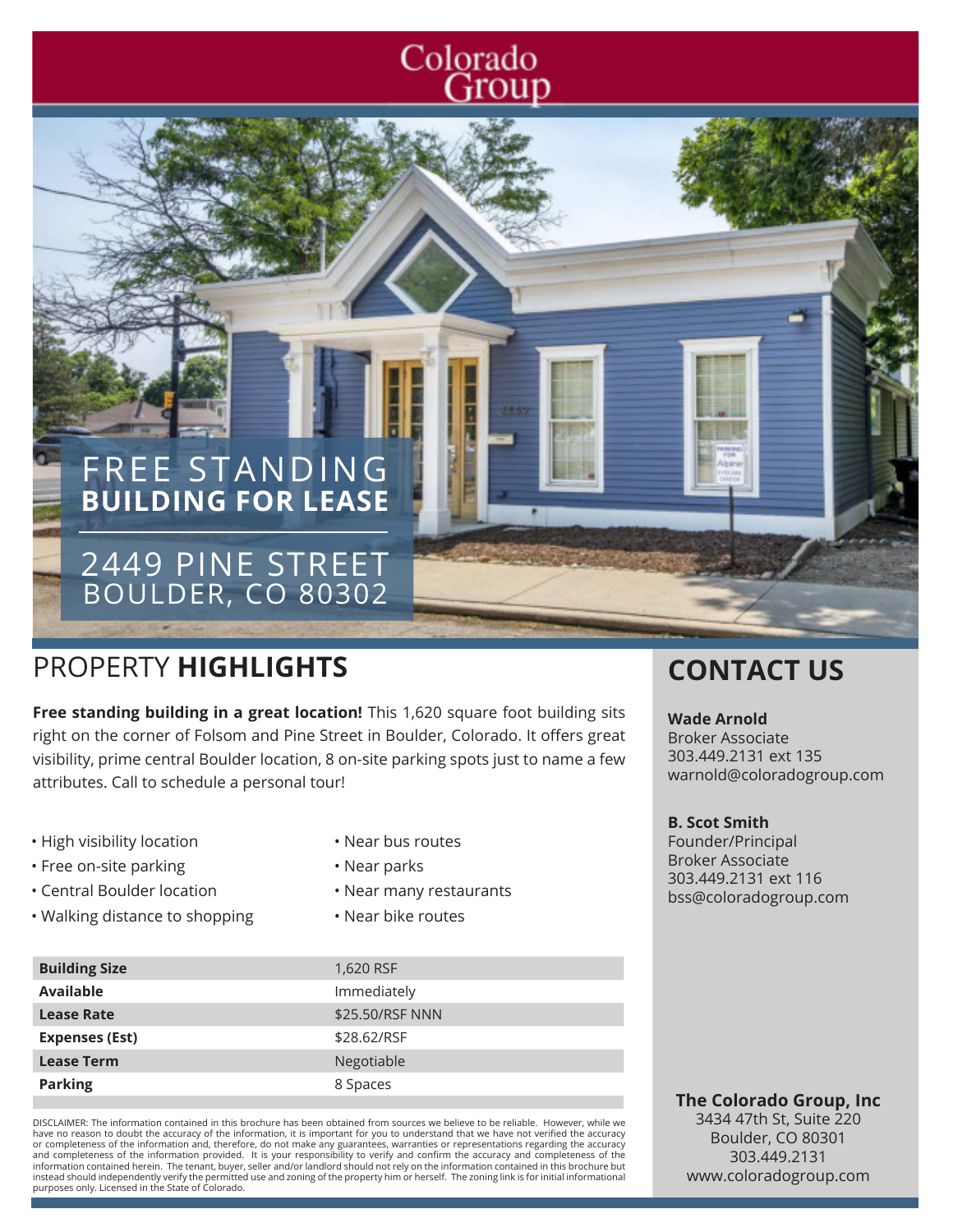### Colorado<br>Group FREE STANDING OFFICE BUILDING FOR LEASE 2449 PINE STREET, BOULDER, CO 80302

### PROPERTY **PHOTOS**









**The Colorado Group, Inc. | 3434 47th St, Suite 220, Boulder, CO 80301 | 303-449-2131 | www.coloradogroup.com** \* For a complete disclaimer, please see page one of this brochure.